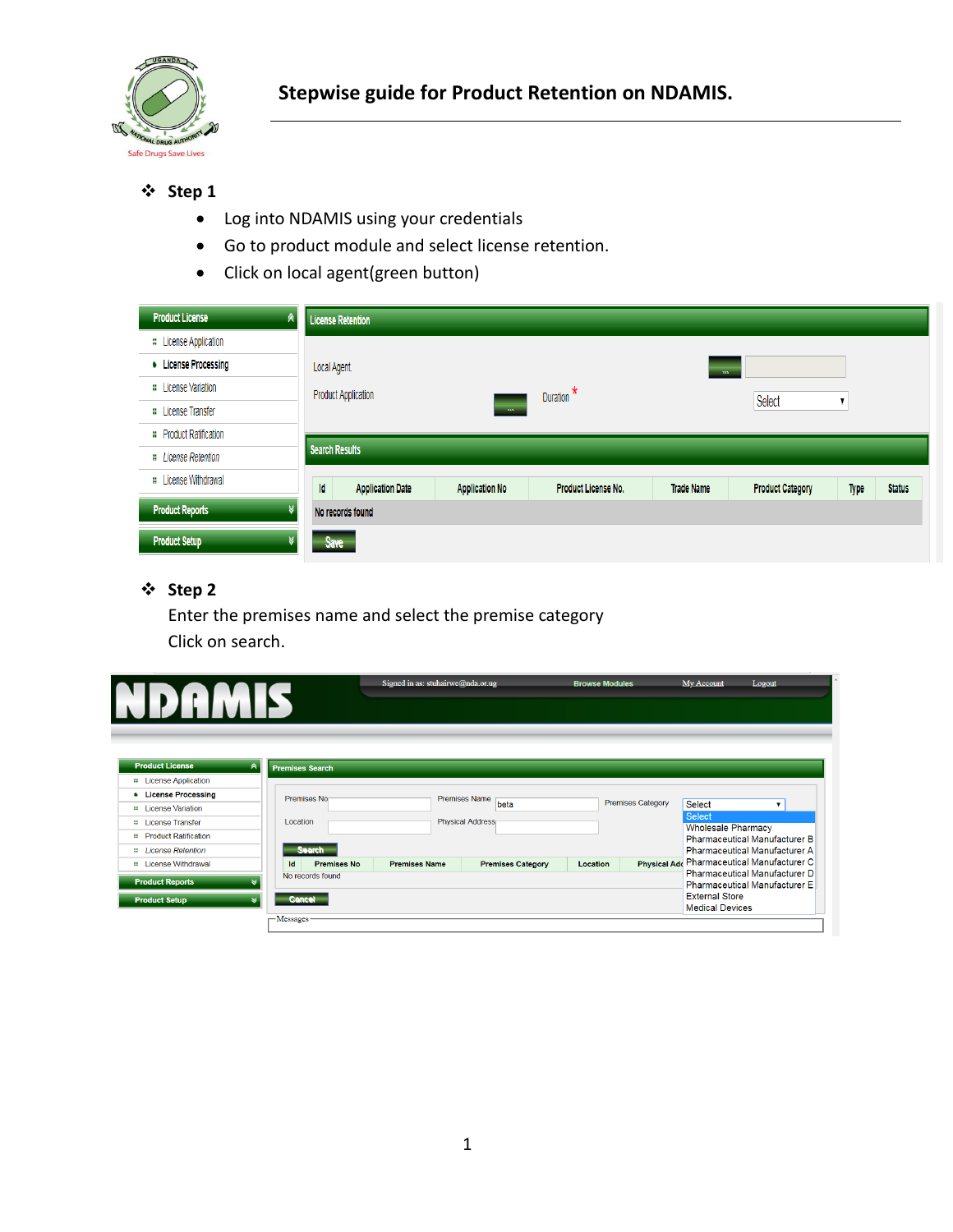

Select the required premise basing on your premise number/physical address

|    | <b>Premises Search</b>              |                      |                          |          |                          |                         |               |                |
|----|-------------------------------------|----------------------|--------------------------|----------|--------------------------|-------------------------|---------------|----------------|
|    | Premises Nor                        | <b>Premises Name</b> | beta                     |          | <b>Premises Category</b> | Wholesale Pharmacy ▼    |               |                |
|    | Location                            | Physical Address     |                          |          |                          |                         |               |                |
|    |                                     |                      |                          |          |                          |                         |               |                |
| Id | <b>Search</b><br><b>Premises No</b> | <b>Premises Name</b> | <b>Premises Category</b> | Location |                          | <b>Physical Address</b> | <b>Status</b> | <b>Actions</b> |

# **Step 4**

Click on the product application button

|                                   |                               | Signed in as: stuhairwe@nda.or.ug |                            | <b>Browse Modules</b> | My Account              | Logout                       |  |
|-----------------------------------|-------------------------------|-----------------------------------|----------------------------|-----------------------|-------------------------|------------------------------|--|
|                                   |                               |                                   |                            |                       |                         |                              |  |
|                                   |                               |                                   |                            |                       |                         |                              |  |
|                                   |                               |                                   |                            |                       |                         |                              |  |
| $\hat{\mathcal{R}}$<br><b>nse</b> | <b>License Retention</b>      |                                   |                            |                       |                         |                              |  |
| plication                         |                               |                                   |                            |                       |                         |                              |  |
| ocessing                          | Local Agent.                  |                                   |                            | <b>SAV</b>            | NDA/PRE/WHP/0402        |                              |  |
| riation                           | <b>Product Application</b>    |                                   | Duration $\star$           |                       |                         |                              |  |
| ansfer                            |                               | <b>SAMP</b>                       |                            |                       | <b>Select</b>           | ▼                            |  |
| tification                        |                               |                                   |                            |                       |                         |                              |  |
| tention                           | <b>Search Results</b>         |                                   |                            |                       |                         |                              |  |
| thdrawal                          | Id<br><b>Application Date</b> | <b>Application No</b>             | <b>Product License No.</b> | <b>Trade Name</b>     | <b>Product Category</b> | <b>Type</b><br><b>Status</b> |  |
| <b>brts</b><br>$\vee$             | No records found              |                                   |                            |                       |                         |                              |  |
| ₩                                 | Save-                         |                                   |                            |                       |                         |                              |  |
|                                   | $-$ Messages                  |                                   |                            |                       |                         |                              |  |
|                                   |                               |                                   |                            |                       |                         |                              |  |

- Select the product category for the products to be retained.
- Select the price region for the products basing on their origin.
- Click on search. A list of products will appear.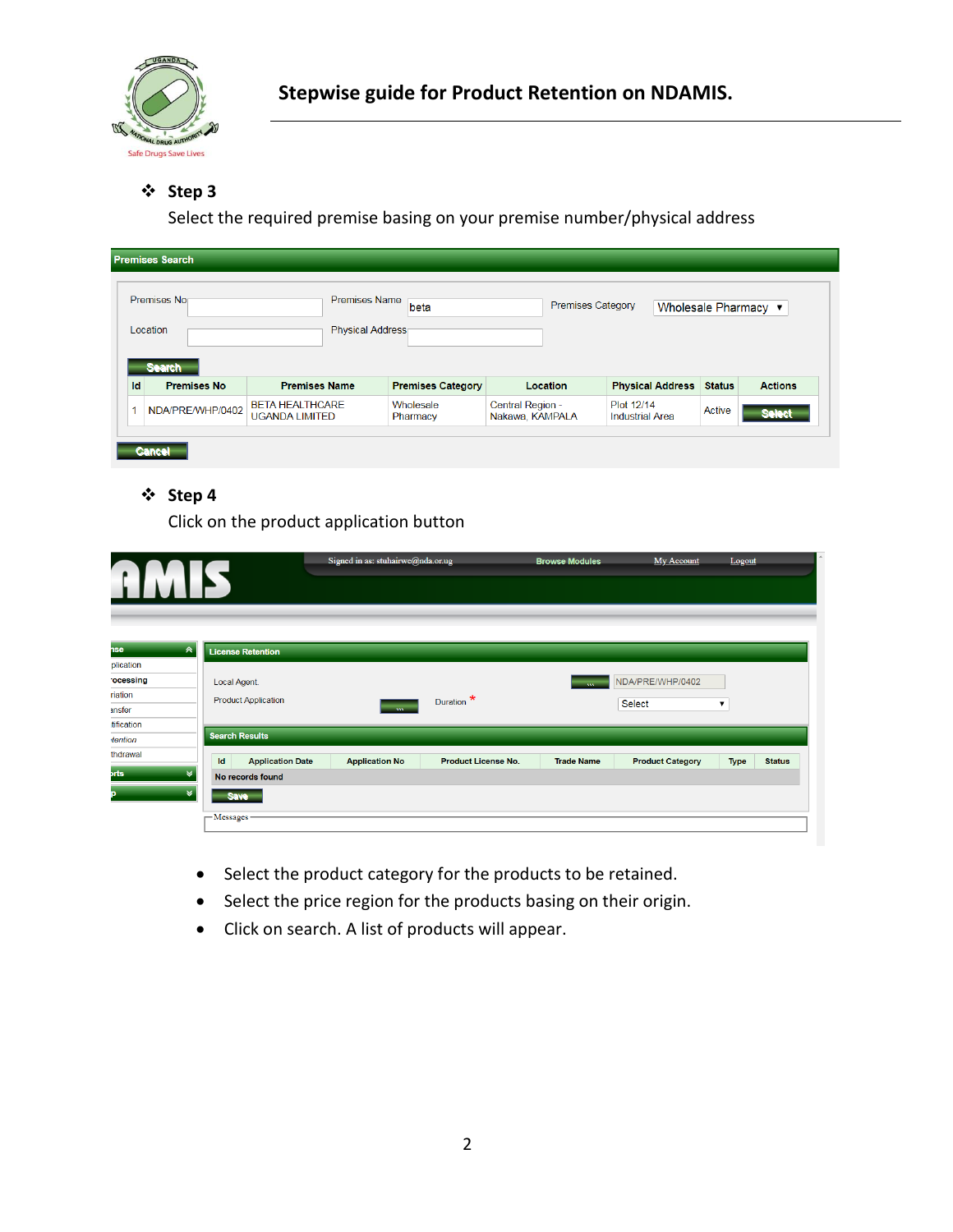

| <b>Product License</b>                         | ⊼<br><b>Product Applications Search</b> |            |                                                                                         |                    |                                                                                 |     |                         |             |               |               |
|------------------------------------------------|-----------------------------------------|------------|-----------------------------------------------------------------------------------------|--------------------|---------------------------------------------------------------------------------|-----|-------------------------|-------------|---------------|---------------|
| <b>::</b> License Application                  |                                         |            |                                                                                         |                    |                                                                                 |     |                         |             |               |               |
| • License Processing                           | <b>Search</b>                           |            |                                                                                         |                    |                                                                                 |     |                         |             |               |               |
| <b>::</b> License Variation                    |                                         |            |                                                                                         |                    |                                                                                 |     |                         |             |               |               |
| # License Transfer                             | <b>Product Category</b>                 |            | Select                                                                                  | $\pmb{\mathrm{v}}$ | <b>Price Region</b>                                                             |     | Select                  |             | ▼             |               |
| <b>::</b> Product Ratification                 | <b>Trade Name</b>                       |            | <b>Select</b><br><b>Human Herbal Products</b>                                           |                    |                                                                                 |     |                         |             |               |               |
| <b>::</b> License Retention                    | Product License No.                     |            | Human Drug Products                                                                     |                    |                                                                                 |     |                         |             |               |               |
| <b>::</b> License Withdrawal                   |                                         |            | Veterinary Food & Dietary Supplements                                                   |                    |                                                                                 |     | hm                      |             |               |               |
| <b>Product Reports</b><br><b>Product Setup</b> | <b>End Date</b>                         | <b>THE</b> | Veterinary Drug Products<br>Veterinary Herbal Products<br><b>Public Health Products</b> |                    |                                                                                 |     |                         |             |               |               |
|                                                | <b>Search</b>                           |            | Human Food & Dietary Supplements<br>Narcotics & Psychotropics                           |                    |                                                                                 |     |                         |             |               |               |
|                                                | <b>Search Results</b>                   |            |                                                                                         |                    | Veterinary Equipment, Devices & Sundries<br>Human Equipment, Devices & Sundries |     |                         |             |               |               |
|                                                | <b>Application Date</b><br>Id           |            | <b>Applic Veterinary Vaccine</b>                                                        |                    |                                                                                 | ame | <b>Product Category</b> | <b>Type</b> | <b>Status</b> | <b>Select</b> |
|                                                | No records found                        |            | Human Anti Anti Cancer<br>Human Vaccine Clinical Trial                                  |                    |                                                                                 |     |                         |             |               |               |

**NB:** Each invoice generated should have products for one Marketing Authorization Holder (Licence Holder).

- Select the products to be retained by that Licence holder.
- Click on the product licence number (in blue) to check drug particulars to ensure that the correct product is being selected.
- Click the FINISH button after selecting all the products of interest.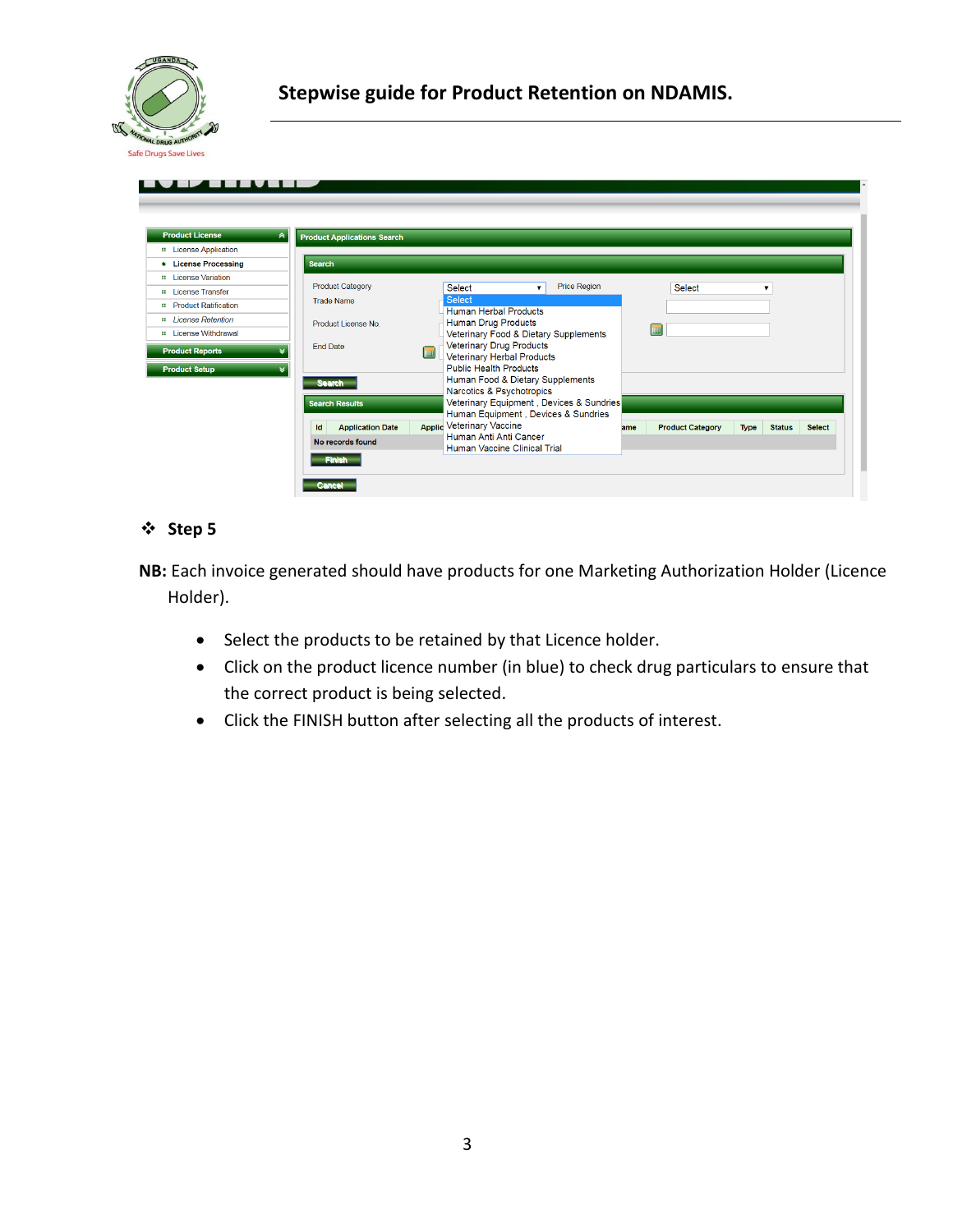

# **Stepwise guide for Product Retention on NDAMIS.**

| 54 I | <b>ZU10-U0-U0</b> | PL4831555Z  | NUA/MAL/HUP/3036 | <b>ASPIRIN IABLETS</b>   | <b>Products</b>                      | Registration   Approved      |          | $\Box$                   |
|------|-------------------|-------------|------------------|--------------------------|--------------------------------------|------------------------------|----------|--------------------------|
|      | 55 2016-05-27     | PL55304750  | NDA/MAL/HDP/2709 | <b>ANGISARTAN</b>        | <b>Human Drug</b><br><b>Products</b> | Registration                 | Approved | $\overline{\mathcal{L}}$ |
|      | 56 2016-05-24     | PL61497743  | NDA/MAL/HDP/2539 | AMOD-10                  | <b>Human Drug</b><br><b>Products</b> | Registration                 | Approved | $\overline{\mathscr{A}}$ |
| 57   | 2016-05-23        | PI 66887055 | NDA/MAL/HDP/2509 | OPELE LOTION             | <b>Human Drug</b><br><b>Products</b> | Registration                 | Approved | $\overline{\mathcal{L}}$ |
|      | 58 2016-05-22     | PL41182425  | NDA/MAL/HDP/2433 | <b>GYNO KIT</b>          | <b>Human Drug</b><br><b>Products</b> | Registration                 | Approved | $\overline{\mathcal{L}}$ |
| 59   | 2016-05-14        | PL80984223  | NDA/MAL/HDP/1839 | <b>FEVEREX</b>           | <b>Human Drug</b><br><b>Products</b> | <b>Registration Approved</b> |          | □                        |
| 60   | 2016-05-14        | PL98034171  | NDA/MAL/HDP/1785 | <b>ACTION TABLETS</b>    | Human Drug<br><b>Products</b>        | Registration   Approved      |          | □                        |
| 61   | 2016-05-11        | PL76561691  | NDA/MAL/HDP/1646 | <b>Betrozole Tablets</b> | <b>Human Drug</b><br><b>Products</b> | Registration                 | Approved | $\Box$                   |
| 62   | 2016-05-05        | PL72020491  | NDA/MAL/HDP/1509 | <b>FEVEREX</b>           | <b>Human Drug</b><br><b>Products</b> | Registration                 | Approved | $\Box$                   |
| 63   | 2016-03-25        | PL72784928  | NDA/MAL/HDP/1238 | <b>SEPTRIN INJECTION</b> | <b>Human Drug</b><br><b>Products</b> | Registration   Approved      |          | $\Box$                   |

### **Step 6**

Check the generated retention list for any errors.

| <b>Product License</b><br>∧    |                | <b>License Retention</b>             |                       |                            |                              |                            |              |               |  |
|--------------------------------|----------------|--------------------------------------|-----------------------|----------------------------|------------------------------|----------------------------|--------------|---------------|--|
| : License Application          |                |                                      |                       |                            |                              |                            |              |               |  |
| <b>License Processing</b><br>٠ |                | Local Agent.                         |                       |                            | ASS.                         | NDA/PRE/WHP/0402           |              |               |  |
| <b>::</b> License Variation    |                | <b>Product Application</b>           |                       | Duration *                 |                              |                            |              |               |  |
| <b>::</b> License Transfer     |                |                                      |                       | <b>AW</b>                  |                              | <b>Select</b>              | ▼            |               |  |
| <b>::</b> Product Ratification |                |                                      |                       |                            |                              |                            |              |               |  |
| <b>ELicense Retention</b>      |                | <b>Search Results</b>                |                       |                            |                              |                            |              |               |  |
| <b>License Withdrawal</b><br>× |                | <b>Id</b><br><b>Application Date</b> | <b>Application No</b> | <b>Product License No.</b> | <b>Trade Name</b>            | <b>Product Category</b>    | <b>Type</b>  | <b>Status</b> |  |
| <b>Product Reports</b>         | 1              | 2016-10-17                           | PL10889230            | NDA/MAL/HDP/5601           | <b>TRAVISIL COLO RUB</b>     | <b>Human Drug Products</b> | Registration | Approved      |  |
| <b>Product Setup</b>           | $\overline{2}$ | 2016-09-21                           | PL28330651            | NDA/MAL/HDP/4988           | <b>PECOF</b>                 | <b>Human Drug Products</b> | Registration | Approved      |  |
|                                | 3              | 2016-09-20                           | PL83434161            | NDA/MAL/HDP/4981           | COOLZ                        | <b>Human Drug Products</b> | Registration | Approved      |  |
|                                | 4              | 2016-06-15                           | PL10779585            | NDA/MAL/HDP/4301           | <b>PLEOM</b>                 | <b>Human Drug Products</b> | Registration | Approved      |  |
|                                | 5              | 2016-06-15                           | PL10124079            | NDA/MAL/HDP/4293           | <b>PLETIN SYRUP</b>          | <b>Human Drug Products</b> | Registration | Approved      |  |
|                                | 6              | 2016-06-13                           | PL34876450            | NDA/MAL/HDP/4070           | <b>FASTORIK PLUS TABLETS</b> | <b>Human Drug Products</b> | Registration | Approved      |  |
|                                |                | <b>Save</b>                          |                       |                            |                              |                            |              |               |  |

Sunnorted By TradeMark East Africa

- If the correct products are on the list, select the duration for which products will be retained (1 year) and Click Save.
- An invoice is then auto-generated.
- In case of any errors, Click Product Application to go back to the page below, to add or remove products from the list.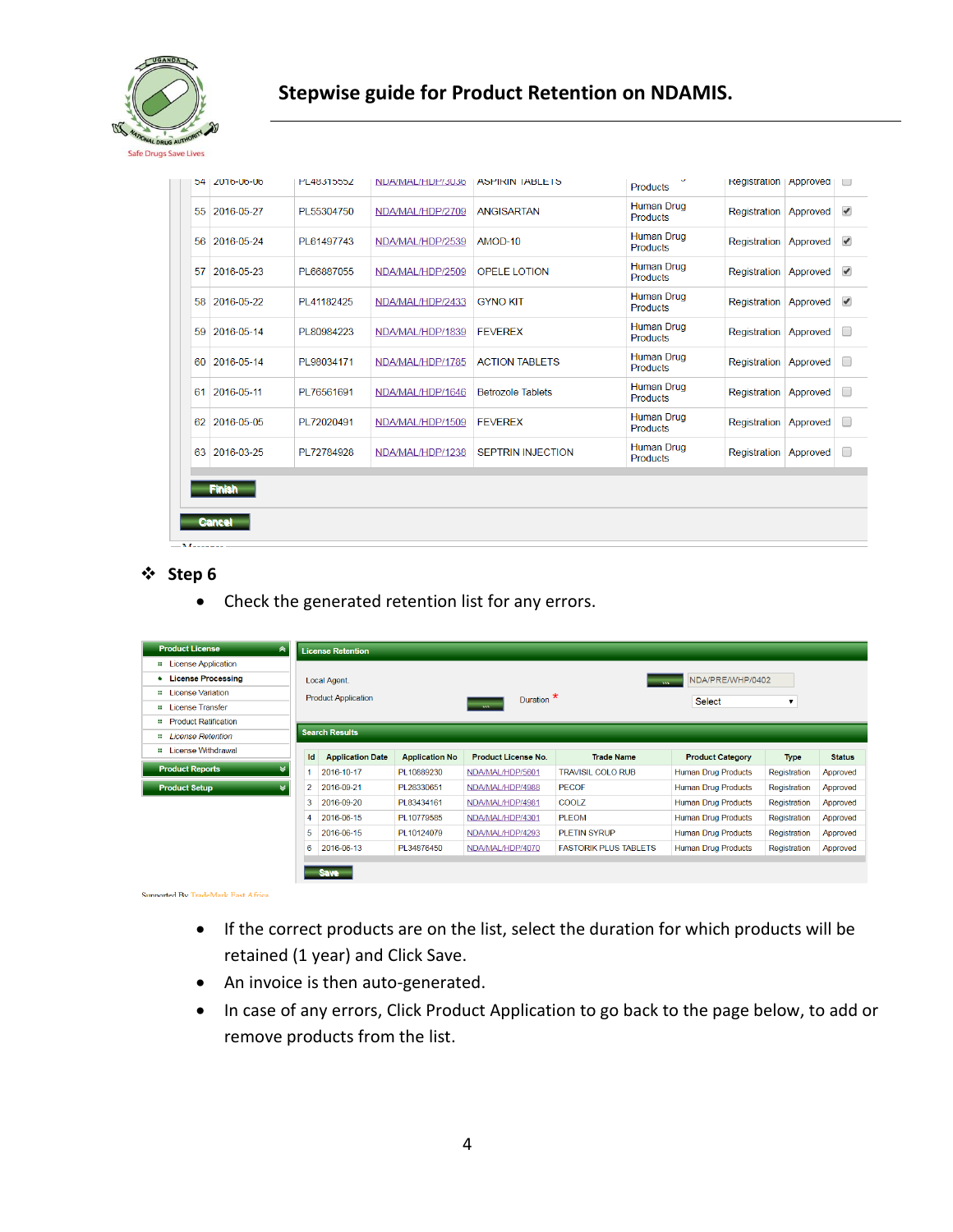

| <b>Product Applications Search</b>           |                       |                                                                       |                   |                         |                      |               |               |
|----------------------------------------------|-----------------------|-----------------------------------------------------------------------|-------------------|-------------------------|----------------------|---------------|---------------|
| <b>Search</b>                                |                       |                                                                       |                   |                         |                      |               |               |
| <b>Product Category</b><br><b>Trade Name</b> |                       | <b>Price Region</b><br>Human Drug Products ▼<br><b>Application No</b> |                   | Foreign                 | $\blacktriangledown$ |               |               |
| Product License No.                          |                       | <b>Start Date</b>                                                     |                   | m                       |                      |               |               |
| <b>End Date</b>                              | <b>THE</b>            |                                                                       |                   |                         |                      |               |               |
| <b>Search</b>                                |                       |                                                                       |                   |                         |                      |               |               |
| <b>Search Results</b>                        |                       |                                                                       |                   |                         |                      |               |               |
| Id<br><b>Application Date</b>                | <b>Application No</b> | <b>Product License No.</b>                                            | <b>Trade Name</b> | <b>Product Category</b> | <b>Type</b>          | <b>Status</b> | <b>Select</b> |
| No records found                             |                       |                                                                       |                   |                         |                      |               |               |
| <b>Finish</b>                                |                       |                                                                       |                   |                         |                      |               |               |
| <b>Cancel</b>                                |                       |                                                                       |                   |                         |                      |               |               |

 $\overline{M}$ .......

Click Search to get the full list of products again. Unselect products to be removed or select the products to be added and Click the Finish button.

### **Step 7**

To view and download the invoice, click on finance transactions.

Premises Receipts Issued 35

Product Invoices Generated 2

• Select view invoices.



| Product invoices Generated Z<br>Product Receipts Issued 0<br>Invoices Pending Verification 136 | I&E Invoices Issued 45<br>I&E Receipts Issued 26 |
|------------------------------------------------------------------------------------------------|--------------------------------------------------|
| - Messages –                                                                                   |                                                  |
|                                                                                                |                                                  |
|                                                                                                |                                                  |
|                                                                                                |                                                  |
|                                                                                                |                                                  |

GMP Receipts Issued 0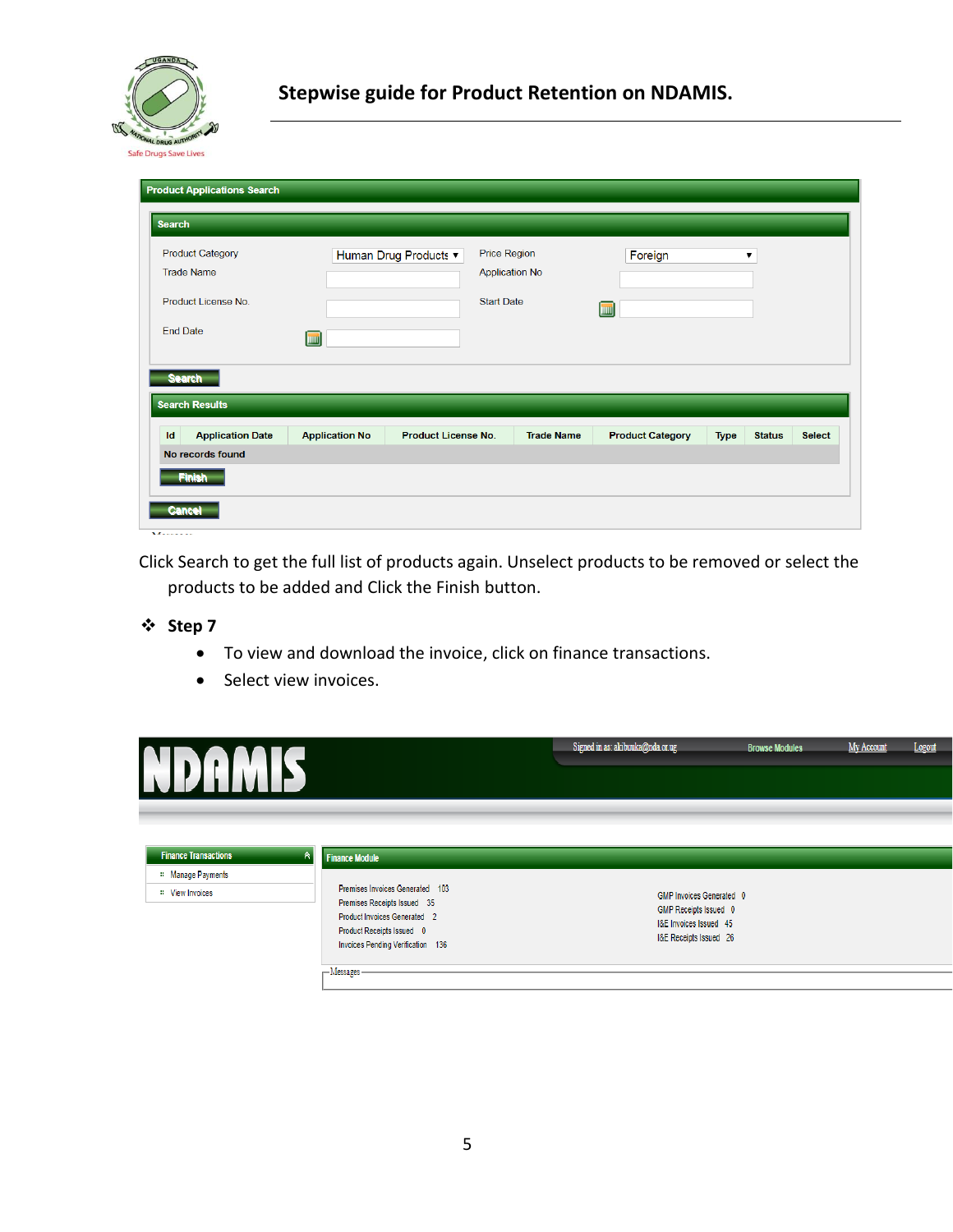

- Select the invoice type (product license)
- Fill in the applicant (LTR)
- Select the date on which the invoice was generated "Invoice Date From" Click on search

| EPIHAD                                          |                                                                                             |
|-------------------------------------------------|---------------------------------------------------------------------------------------------|
|                                                 |                                                                                             |
| <b>Finance Transactions</b><br>$\triangleright$ | <b>View Invoices</b>                                                                        |
| Manage Payments<br>" View Invoices              | Select<br><b>Product License</b><br><b>v</b> Invoice Status<br>Invoice Type<br>$\mathbf{v}$ |
|                                                 | 0.0 <br><b>Invoice Amount</b><br><b>Invoice Number</b>                                      |
|                                                 | <b>ERAM</b><br><b>Application Number</b><br>Applicant                                       |
|                                                 | Description                                                                                 |
|                                                 | Invoice Date To <b>m</b><br>$\boxed{m}$ Jan 4, 2018<br><b>Invoice Date From</b>             |
|                                                 |                                                                                             |
|                                                 | <b>Search</b>                                                                               |
|                                                 | $-M$ essages -                                                                              |

# **Step 9**

- The invoice generated is in USD. If payment is to be made in Uganda Shillings, the invoice should be converted to UGX by clicking the CONVERT button.
- Download the invoice and use it to make payment in any Stanbic bank. Ensure that the full amount on the invoice is deposited because partial payments will be automatically rejected.
- Bring the paid retention invoice to NDA Accounts department for clearance and issuance of a receipt.